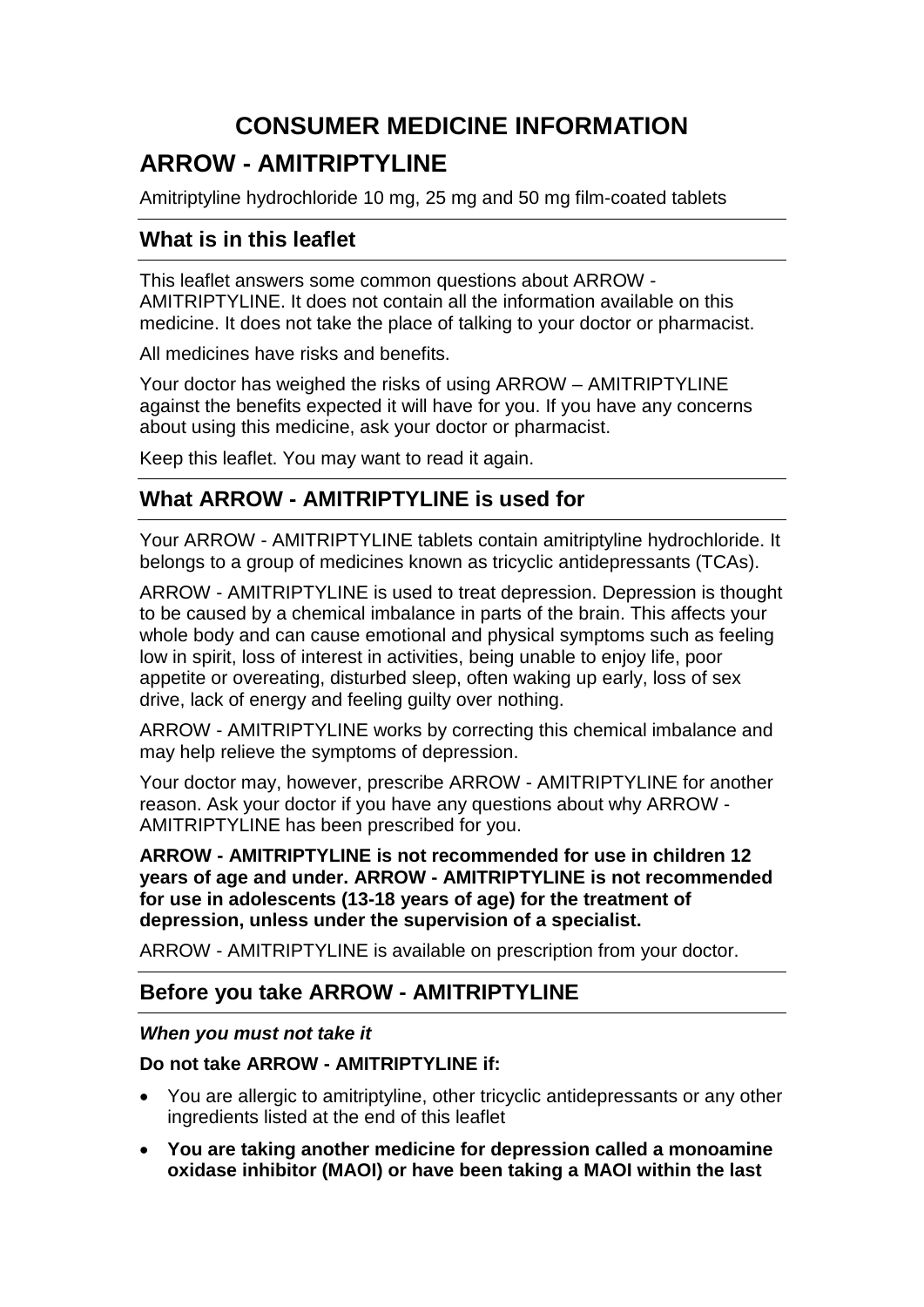#### **14 days. Ask your doctor or pharmacist if you are unsure as to whether or not you are taking a MAOI**

### • **You have recently had a heart attack.**

ARROW – AMITRIPTYLINE should not be used for the treatment of bedwetting.

Symptoms of an allergic reaction may include shortness of breath, wheezing or difficulty breathing; swelling of the face, lips, tongue or other parts of the body; rash, itching or hives on the skin.

### *Before you take it*

Tell your doctor if:

- You have had an allergic reaction to any medicine that you have taken previously to treat your current condition
- You have heart or liver problems
- You have difficulty passing urine
- You have epilepsy, fits or convulsions (or a condition such as alcoholism, brain damage or a recent head injury which might make fits more likely to occur)
- You are having electrical shock treatment
- You suffer from an overactive thyroid gland (hyperthyroidism) or are receiving thyroid medication
- You suffer from raised pressure in the eye (glaucoma)
- You have suicidal thoughts or have attempted suicide in the past
- You suffer from mania (mood of excitement, over-activity and uninhibited behaviour) or bipolar disorder
- You have allergies to any other medicines, foods, preservatives or dyes.
- You are pregnant, plan to become pregnant or are breastfeeding

**If you are pregnant or plan to become pregnant** you need to discuss with your doctor the risks and benefits of taking amitriptyline during pregnancy. The general condition of your newborn baby might be affected by the medicine. There is some evidence that use during pregnancy may also result in a pre-term delivery. If your baby has been exposed to this medicine during the last three months of pregnancy it may suffer withdrawal symptoms such as trouble with breathing, fits, feeding difficulties, vomiting, stiff or floppy muscles, vivid reflexes, tremor, jitteriness, irritability, constant crying, changes in blood pressure and sleepiness. If your newborn baby has any of these symptoms, please contact your doctor immediately.

Amitriptyline passes into breast milk. Use of amitriptyline is not recommended when breastfeeding.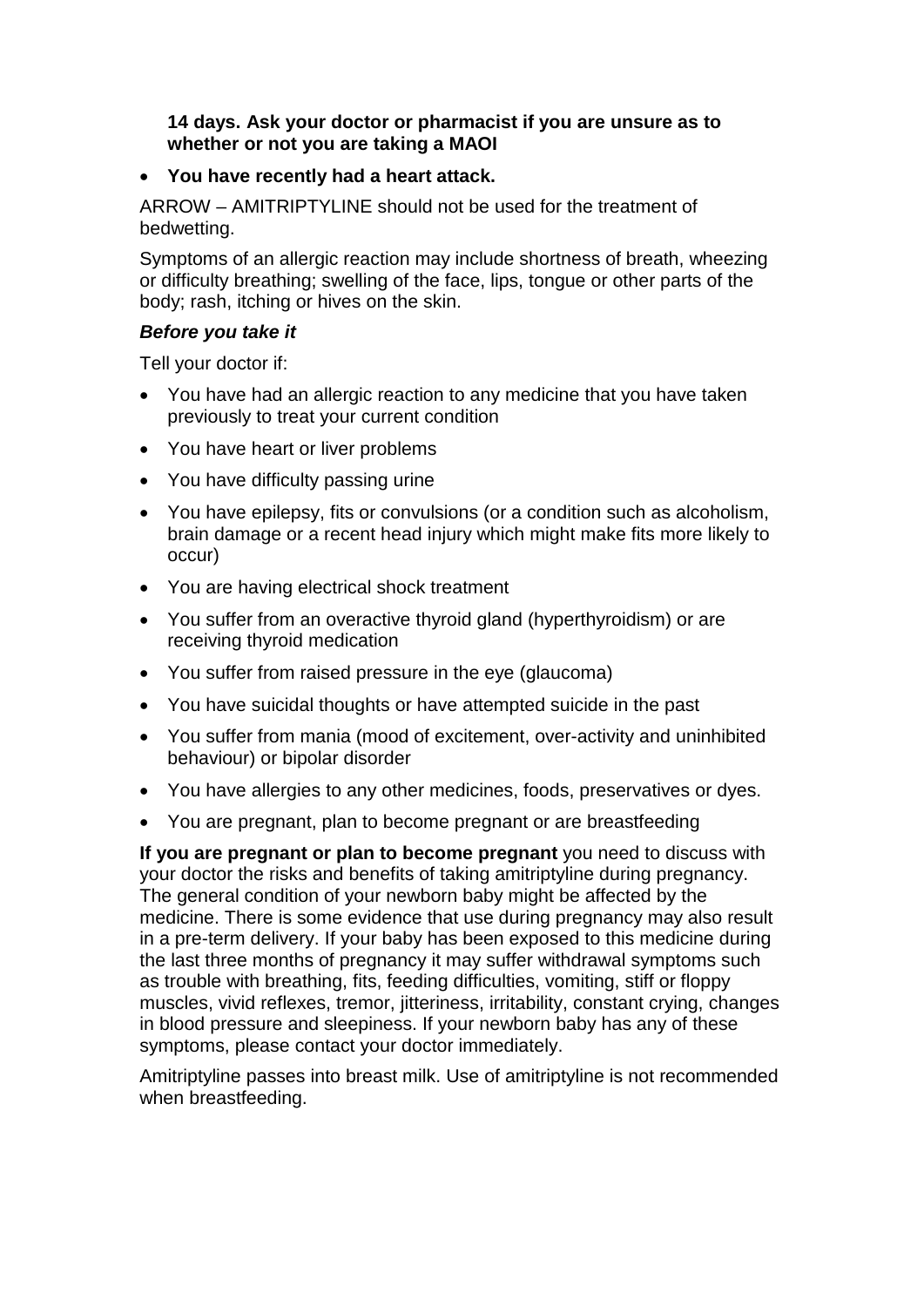# *Taking other medicines*

If you are taking any other medicines, including any you get without a prescription from a pharmacy, supermarket or health food shop, tell your doctor or pharmacist.

Medicines that may interfere with ARROW - AMITRIPTYLINE include:

- **Monoamine Oxidase Inhibitors** (e.g. moclobemide, phenelzine, tranylcypromine)
- **Other antidepressants** (e.g. SSRIs and tricyclic antidepressants)
- **Guanethidine** (used to lower blood pressure)
- **Sympathomimetics,** such as nasal decongestants (used for colds or hay fever) and anticholinergic medicines
- **Cimetidine** (used to treat ulcers and other stomach complaints)
- **Central Nervous System Depressants** (e.g. barbiturates)
- **Disulfiram** (used in the treatment of chronic alcohol dependence).

These medicines may be affected by ARROW - AMITRIPTYLINE or may affect how well ARROW - AMITRIPTYLINE works. You may need different amounts of your medicines or you may need to take different medicines.

Your doctor or pharmacist has more information on medicines to be careful with or avoid while taking ARROW - AMITRIPTYLINE.

# **How to take ARROW - AMITRIPTYLINE**

#### *How much to take*

Your doctor will tell you how much ARROW - AMITRIPTYLINE you need to take each day. It is important that you take ARROW - AMITRIPTYLINE as directed by your doctor. Do not take more than the recommended dose.

It may take up to 4 weeks before any response to ARROW - AMITRIPTYLINE is noticeable.

The usual dose for an adult is 75 mg of amitriptyline a day in divided doses. If necessary, your doctor may increase the dose up to a maximum of 150 mg a day. Alternatively, your doctor may start you on a daily dose of 50-100 mg and increase the dose by 25-50 mg, if necessary, up to a maximum of 150 mg a day. The usual maintenance dose is 50-100 mg per day.

Your doctor may tell you to take different doses to these. If so, follow their instructions.

The tablet(s) should be swallowed whole with a glass of water.

#### *How long to take it*

For depression, the treatment is usually continued for at least six months to prevent potential recurrence. You may not feel better immediately as most antidepressants take time to work. Do not stop taking ARROW -

AMITRIPTYLINE even if you begin to feel better, unless your doctor tells you to do so. Make sure you do not run out of tablets.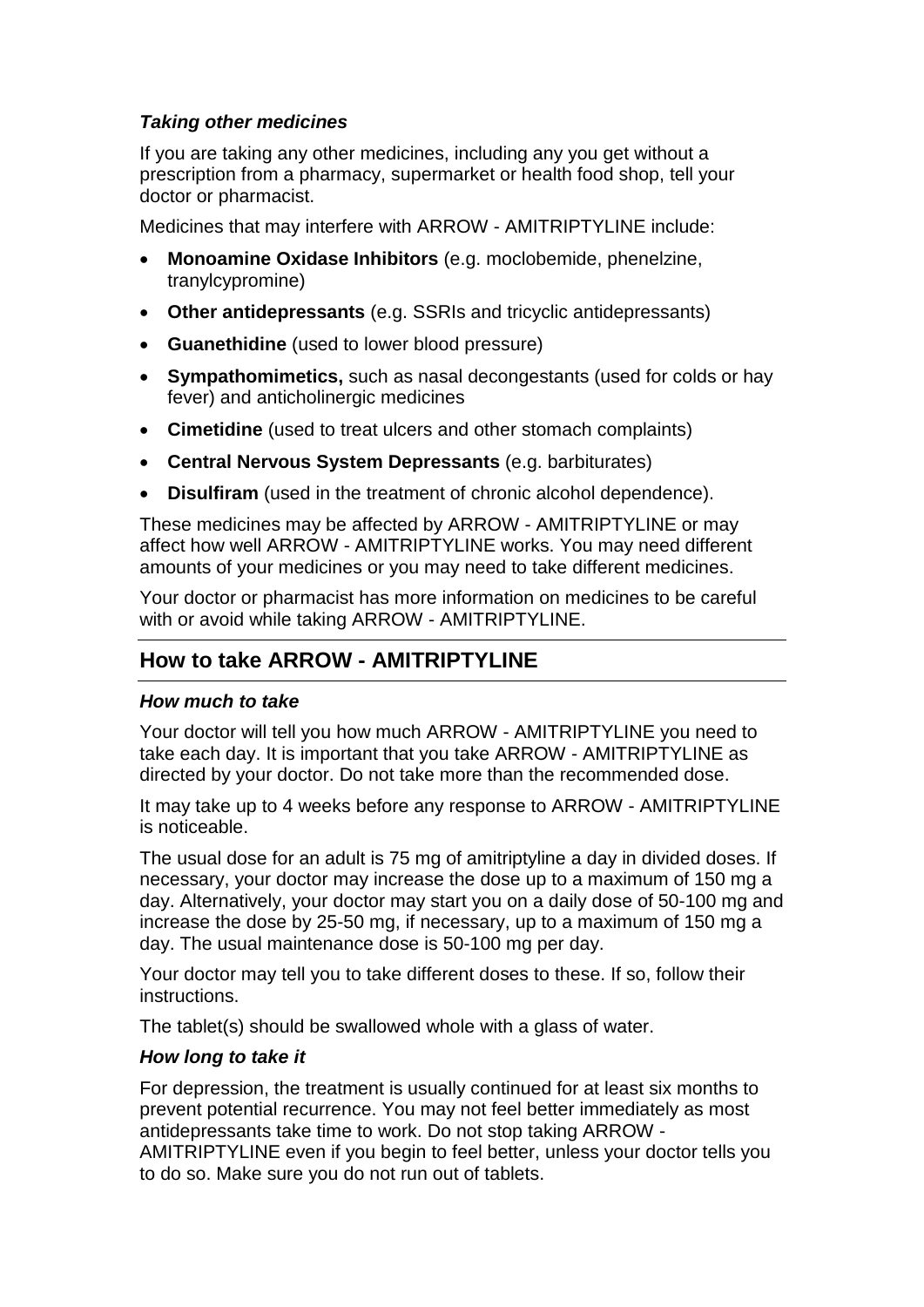### *If you forget a dose*

If you forget a dose, just take the next dose when it is due. Do not take more than one dose at a time to make up for missed doses.

Taking your medicine at the same time each day may help you to remember to take it regularly. If you have trouble remembering to take your medicine, ask your pharmacist for some hints.

# **While you are taking ARROW - AMITRIPTYLINE**

Tell all doctors, dentists and pharmacists who are treating you that you are taking ARROW - AMITRIPTYLINE.

Tell your doctor or pharmacist that you are taking ARROW - AMITRIPTYLINE before you start any new medicine.

Tell your doctor if you develop a skin rash or hives, or you become pregnant while taking ARROW - AMITRIPTYLINE.

If you are going to have surgery, tell the surgeon or anaesthetist that you are taking ARROW - AMITRIPTYLINE.

If you are going to have any blood tests, tell your doctor that you are taking ARROW - AMITRIPTYLINE.

Keep all appointments you and your doctor have scheduled so that your progress can be followed.

Tell your doctor if you notice any of the following, especially if they are severe, abrupt in onset, or were not part of your presenting symptoms: anxiety, agitation, panic attacks, insomnia (difficulty sleeping), irritability, hostility (aggressiveness), impulsivity, akathisia (restlessness or difficulty sitting still), hypomania, mania (mood of excitement, over-activity and uninhibited behaviour), worsening of depression.

**Tell your doctor immediately if you have any distressing thoughts (thought of suicide or self-harm) or experiences during this initial period or at any other time.** 

Do not take ARROW - AMITRIPTYLINE to treat any other complaints unless your doctor tells you to.

Do not stop taking ARROW - AMITRIPTYLINE or lower the dose without first checking with your doctor.

Do not give this medicine to anyone else, even if their symptoms seem similar to yours.

ARROW - AMITRIPTYLINE may cause drowsiness in some people. Be careful when driving, operating machinery or performing jobs that need you to be alert, until you are certain that ARROW - AMITRIPTYLINE does not affect your performance.

Your doctor may suggest avoiding alcohol while you are being treated for depression.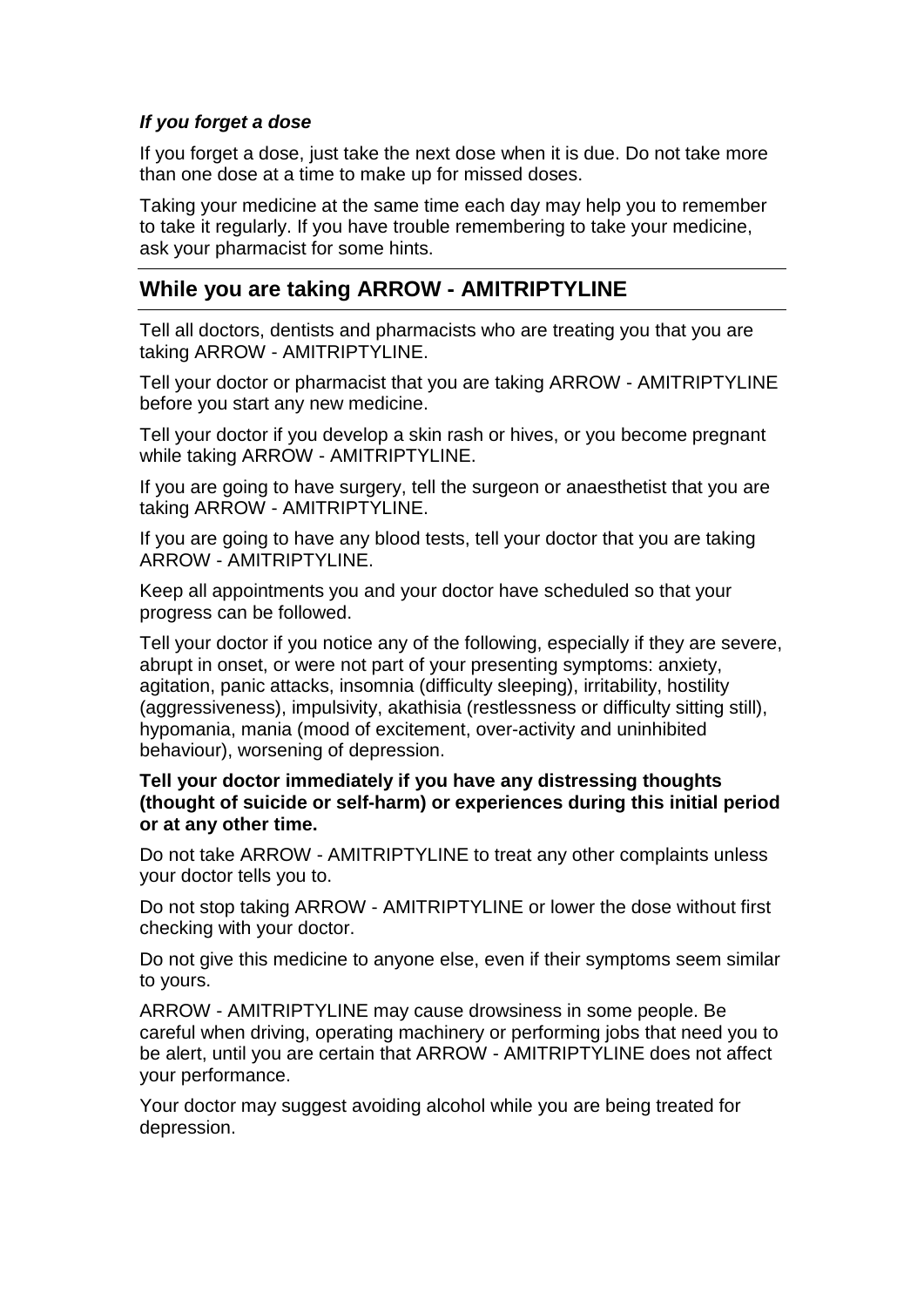# **Side effects**

Tell your pharmacist or doctor as soon as possible if you do not feel well while you are taking ARROW - AMITRIPTYLINE.

All medicines can have some unwanted effects. Sometimes they are serious, most of the time they are not. You may need medical treatment if you get some of the side effects.

#### **Tell your doctor or pharmacist if you notice any of the following and they worry you:**

- Stomach or bowel problems (e.g. nausea, vomiting, diarrhoea, constipation)
- Drowsiness
- Dry mouth or taste change
- Increased sweating
- Loss of appetite
- Shakiness or tremor
- Ejaculation disorders or changes in your sex drive
- Dizziness
- Headache
- Weakness
- Impaired concentration or thought processes
- Trouble sleeping
- Vision problems
- Weight gain or loss
- Irregular heart beats, also called palpitations
- Difficulty passing urine or changes in urinary frequency
- Increased risk of bone fracture

These are the more common side effects of ARROW - AMITRIPTYLINE.

#### **Tell your doctor immediately if you:**

• Develop a rash or hives while taking ARROW - AMITRIPTYLINE.

#### **This side effect is rare but serious. You may need urgent medical attention.**

#### **See your doctor if you experience any of the following when you stop ARROW - AMITRIPTYLINE treatment:**

- Nausea
- Headache
- Malaise (a general feeling of being unwell)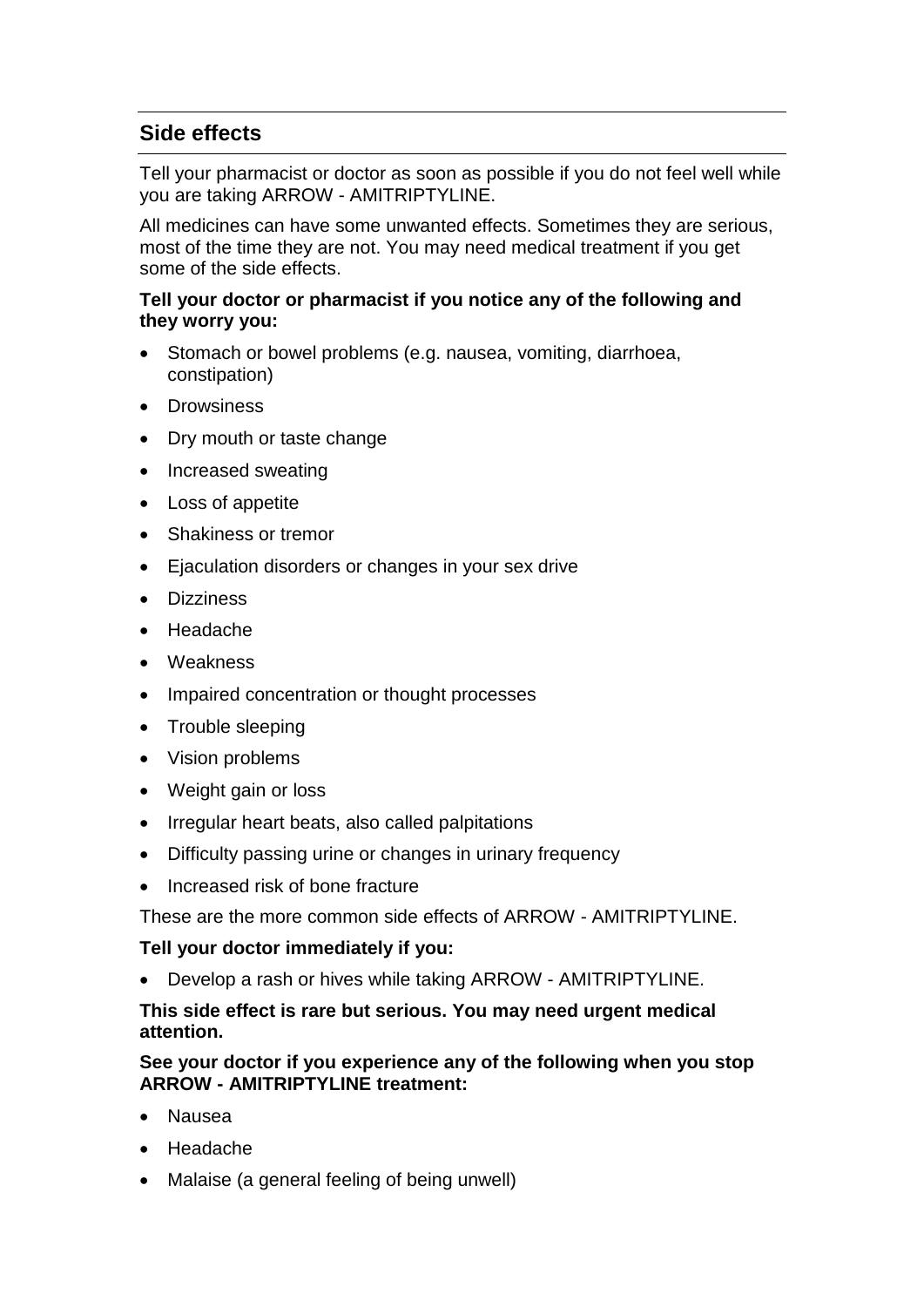• Trouble sleeping.

These symptoms are generally not serious and disappear within a few days.

The list of side effects mentioned above is not complete. If you should suffer from any of these side effects or any other undesired effect please tell your doctor or pharmacist.

Do not be alarmed by this list of possible side effects. You may not experience any of them.

# **In case of overdose**

You should only take the number of tablets that you have been told.

**Immediately contact your doctor or the National Poisons Information Centre (0800 POISON or 0800 764 766) or go to the Emergency department at your nearest hospital, if you think that you may have taken too much, or if anyone else has taken any ARROW - AMITRIPTYLINE by mistake. Do this even if there are no signs of discomfort or poisoning. You may need urgent medical attention.** 

Take the pack of ARROW - AMITRIPTYLINE with you if you can.

Keep telephone numbers for these places handy.

# **Storage conditions**

Do not take this medicine after the expiry date shown on the pack/blister strip or if the packaging shows signs of tampering.

Keep your ARROW - AMITRIPTYLINE tablets in the blister pack until it is time to take them.

Store below 25°C and out of reach of children. Avoid exposure to heat, light and moisture.

Do not store ARROW - AMITRIPTYLINE, or any other medicine, in the bathroom or near a sink.

#### *Disposal*

If your doctor tells you to stop taking ARROW - AMITRIPTYLINE or if the tablets have passed the expiry date, ask your pharmacist what to do with the remaining medicine.

# **Product Description**

# *What ARROW - AMITRIPTYLINE tablets look like*

ARROW - AMITRIPTYLINE 10mg tablets are blue coloured, circular biconvex film-coated tablets with "IA" embossed on one side and plain on the other side  $10<sub>10</sub>$ 

ARROW - AMITRIPTYLINE 25mg tablets are yellow coloured, circular biconvex film-coated tablets with "IA" embossed on one side and plain on the other side. 25